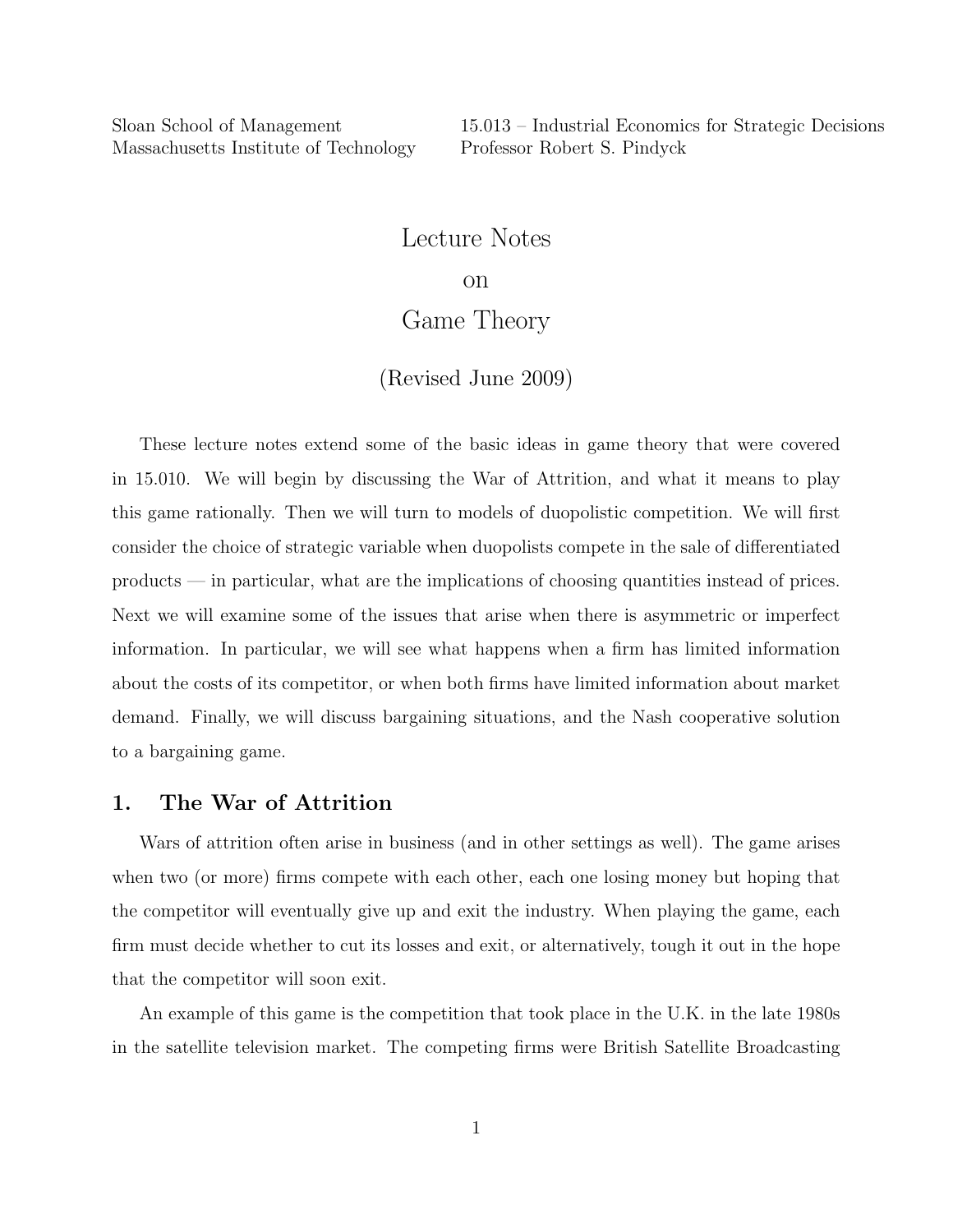(BSB), a consortium, and Sky Television, which was part of Rupert Murdoch's news corporation. Through October 1990, the two firms accumulated losses in excess of £1 billion as they fought for control of the satellite broadcasting business. The war ended in November 1990, when BSB and Sky announced that they would merge into a single firm, BSkyB, with control split evenly among the shareholders of the original entities.

Another example of the War of Attrition is the building cascades that sometimes occur in new shopping malls or other urban settings. Each firm buys land or other property rights and starts construction, knowing that several other firms are doing the same thing, and that all of the firms will lose money unless some of them drop out. Sometimes some of the firms do drop out, but often there is over-building, and all of the firms end up with large losses. I am sure you can think of other examples of the War of Attrition.

A Simple Example. To understand the War of Attrition, let's consider the following simple example. Suppose two companies,  $A$  and  $B$ , must decide each month whether to spend \$10 million. If in the first month one company spends the \$10 million and the other does not, the game is over: the first company becomes a monopolist worth \$100 million, and the second company looks for something else to do. If neither company invests \$10 million in the first month, the game is likewise over, with neither company losing or making money. However, if both companies spend \$10 million in the first month, neither one wins anything. We then move to the second month, where again each company must decide whether to spend \$10 million. If both companies again spend \$10 million, we move to the third month, and so on. If, at the start of some month, one of the companies spends \$10 million and the other does not, the first company wins the \$100 million prize. But of course many months (and much money) could go by before this happens.

Suppose you are Company A, and one of your classmates is Company B. What should you do in this situation? Think carefully about the following questions:

- 1. Is it rational to spend \$10 million in the first round of this game? Why or why not? How would you decide whether or not to spend the \$10 million?
- 2. Would it be rational to start playing the game with a plan to exit if, after three or four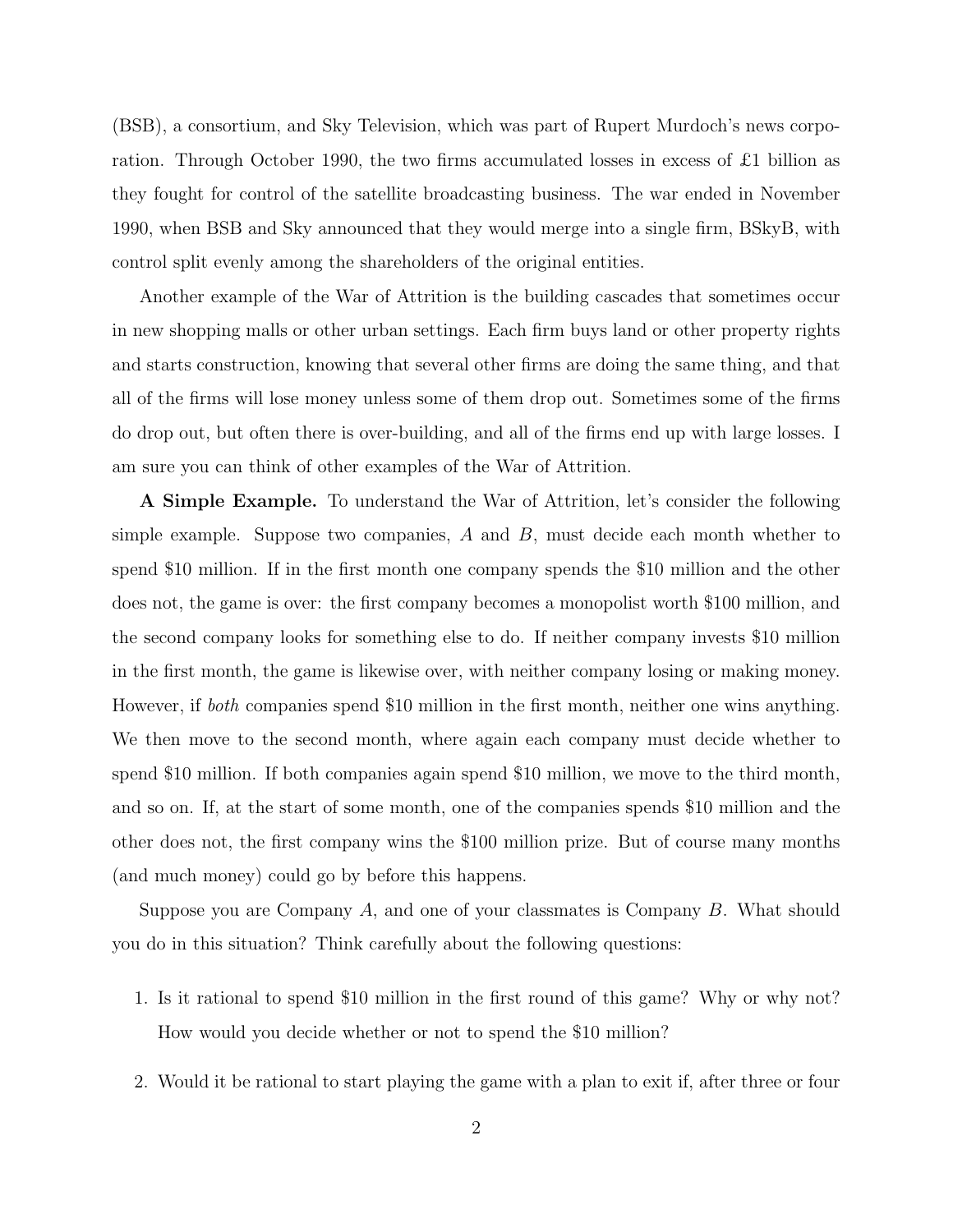rounds, your opponent has not yet exited? Why or why not?

3. Is there anything that you could say to your opponent, or that your opponent could say to you, that would affect your decision to start playing the game? Is there anything you or your opponent could say that would affect your decision to continue playing if, after two or three rounds, neither of you has dropped out?

Again, think carefully about these questions. If the answers seem obvious, think harder.

# 2. Nash Equilibrium in Prices Versus Quantities

Recall the example of price competition with differentiated products from Section 12.4 of Pindyck & Rubinfeld, *Microeconomics*. Two duopolists have fixed costs of \$20, but zero variable costs, and they face the same demand curves:

$$
Q_1 = 12 - 2P_1 + P_2 \tag{1a}
$$

$$
Q_2 = 12 - 2P_2 + P_1 \tag{1b}
$$

Note that the cross-price elasticities are positive, i.e., the two products are substitutes.

Choosing Prices. In 15.010, you examined the Nash equilibrium that results when the two firms set their prices at the same time. It will help to begin by briefly summarizing the derivation of that equilibrium. For Firm 1, profit is:

$$
\pi_1 = P_1 Q_1 - 20 = 12P_1 - 2P_1^2 + P_1 P_2 - 20
$$

Taking  $P_2$  as fixed, Firm 1's profit-maximizing price is given by:

$$
\frac{\Delta \pi_1}{\Delta P_1} = 12 - 4P_1 + P_2 = 0,
$$

so Firm 1's reaction curve is given by:

$$
P_1^* = 3 + \frac{1}{4}P_2 \tag{2a}
$$

Likewise for Firm 2:

$$
P_2^* = 3 + \frac{1}{4}P_1\tag{2b}
$$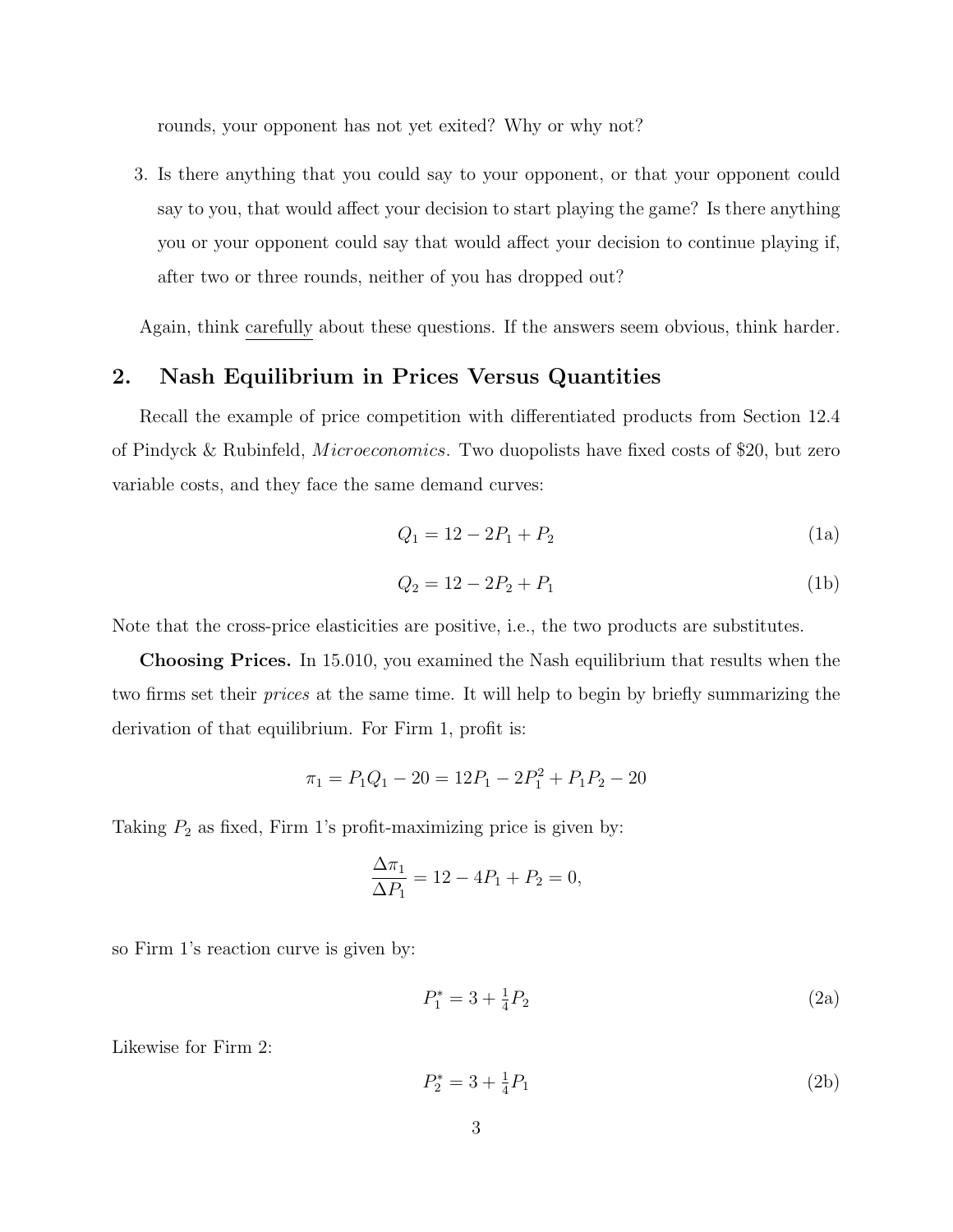

Figure 1: Nash Equilibrium in Prices

Solving for the Nash equilibrium,  $P_1 = P_2 = $4$ , so  $Q_1 = Q_2 = 8$ , and  $\pi_1 = \pi_2 = $12$ . Note that the collusive outcome is  $P_1 = P_2 = $6$ , so that  $Q_1 = Q_2 = 6$ , and  $\pi_1 = \pi_2 = $16$ . The reaction curves, Nash equilibrium, and collusive outcome are shown in Figure 1, which in Pindyck & Rubinfeld, 8th Edition, is Figure 12.6.

Choosing Quantities. Now suppose the firms choose *quantities* instead of prices. Everything is the same as before, except that now each firm chooses its quantity, taking its competitor's quantity as fixed. To find the Nash (Cournot) equilibrium, we must first rewrite the demand curves (1a) and (1b) so that of each price is a function of the two quantities. Eqns. (1a) and (1b) can be rearranged as:

$$
P_1 = 6 - \frac{1}{2}Q_1 + \frac{1}{2}P_2
$$
  

$$
P_2 = 6 - \frac{1}{2}Q_2 + \frac{1}{2}P_1
$$

Combining these two equations and rearranging the terms,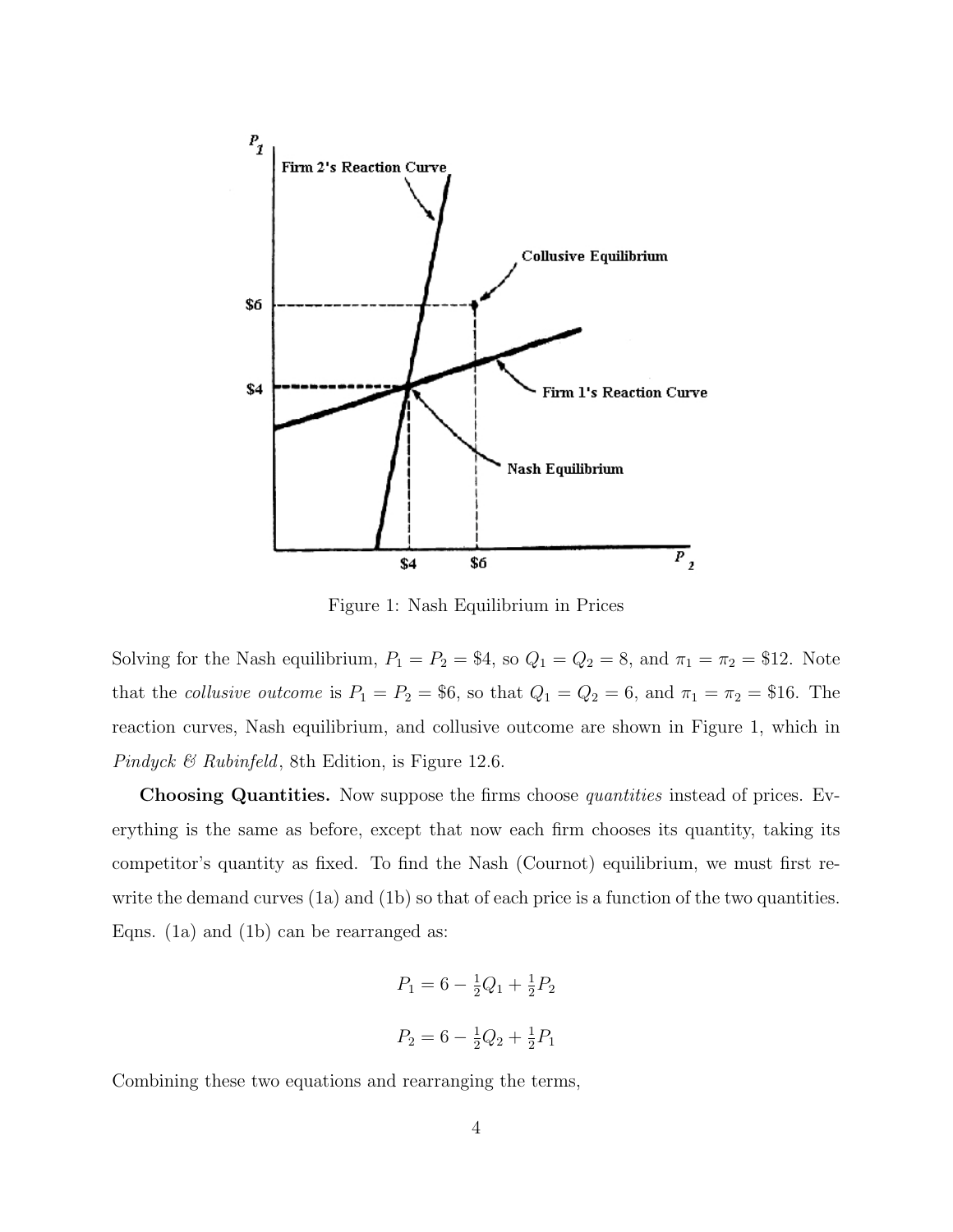

Figure 2: Nash Equilibrium in Quantities

$$
P_1 = 12 - \frac{2}{3}Q_1 - \frac{1}{3}Q_2 \tag{3a}
$$

$$
P_2 = 12 - \frac{2}{3}Q_2 - \frac{1}{3}Q_1\tag{3b}
$$

Note that eqns. (3a) and (3b) represent the <u>same demand curves</u> as eqns. (1a) and (1b). We have simply rearranged the equations so that price is on the left side and the quantities are on the right side. Using eqn. (3a), the profit for Firm 1 can be written as:

$$
\pi_1 = P_1 Q_1 - 20
$$
  
=  $12Q_1 - \frac{2}{3}Q_1^2 - \frac{1}{3}Q_1 Q_2 - 20$ 

Maximize this profit with respect to  $Q_1$ , taking  $Q_2$  as fixed:

$$
\frac{\Delta \pi_1}{\Delta Q_1} = 12 - \frac{4}{3}Q_1 - \frac{1}{3}Q_2 = 0
$$
  

$$
Q_1^* = 9 - \frac{1}{4}Q_2
$$
 (4a)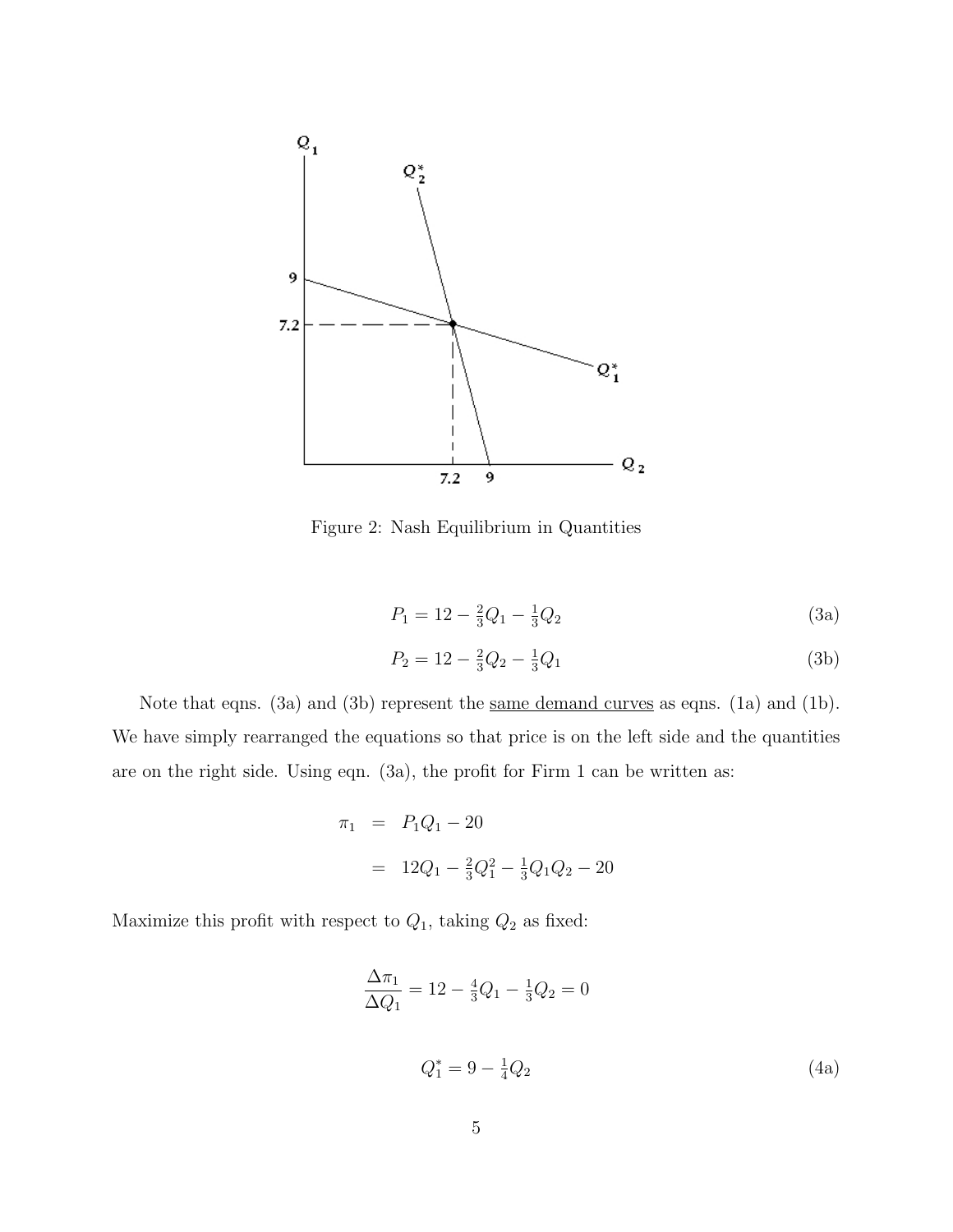Likewise,

$$
Q_2^* = 9 - \frac{1}{4}Q_1\tag{4b}
$$

The reaction curves (4a) and (4b) can be combined to find the Nash equilibrium:  $Q_1 = Q_2$  $7\frac{1}{5}$  $\frac{1}{5}$ , so that  $P_1 = P_2 = 4\frac{4}{5}$ , and  $\pi_1 = \pi_2 = 14.56$ . The reaction curves and Nash equilibrium are shown in Figure 2.

Observe that compared to the Nash equilibrium with price as the strategic variable, *both* firms now make higher profits. All we have done is change the strategic variable from price to quantity, and yet the outcome is quite different.

Now try to answer the following questions: (1) Why do the firms make higher profits when they choose quantities instead of prices? (2) Should the two firms "agree" to choose quantities rather than prices? (3) How does this relate to the problem you face each week in the Strategy Game?

Asymmetric Choice of Strategic Variable. We have considered a situation in which both firms choose prices and compared it to the situation in which both firms choose quantities. Suppose, instead, that one firm chooses price and the other chooses quantity as the strategic variable. In particular, suppose that Firm 1 chooses price, but Firm 2 chooses quantity. What will happen in this case?

Firm 1 takes  $P_2$  as fixed, and thus has the reaction function:

$$
P_1^* = 3 + \frac{1}{4}P_2 \,.
$$

Firm 2 takes  $Q_1$  as fixed, and thus has the reaction function:

$$
Q_2^* = 9 - \frac{1}{4}Q_1.
$$

From Eqn. (1a):

$$
Q_1 = 12 - 2(3 + \frac{1}{4}P_2) + P_2
$$

$$
= 6 + \frac{1}{2}P_2
$$

Likewise, from Eqn. (3b):

$$
P_2 = 12 - \frac{2}{3}(9 - \frac{1}{4}Q_1) - \frac{1}{3}Q_1
$$

$$
= 6 - \frac{1}{6}Q_1
$$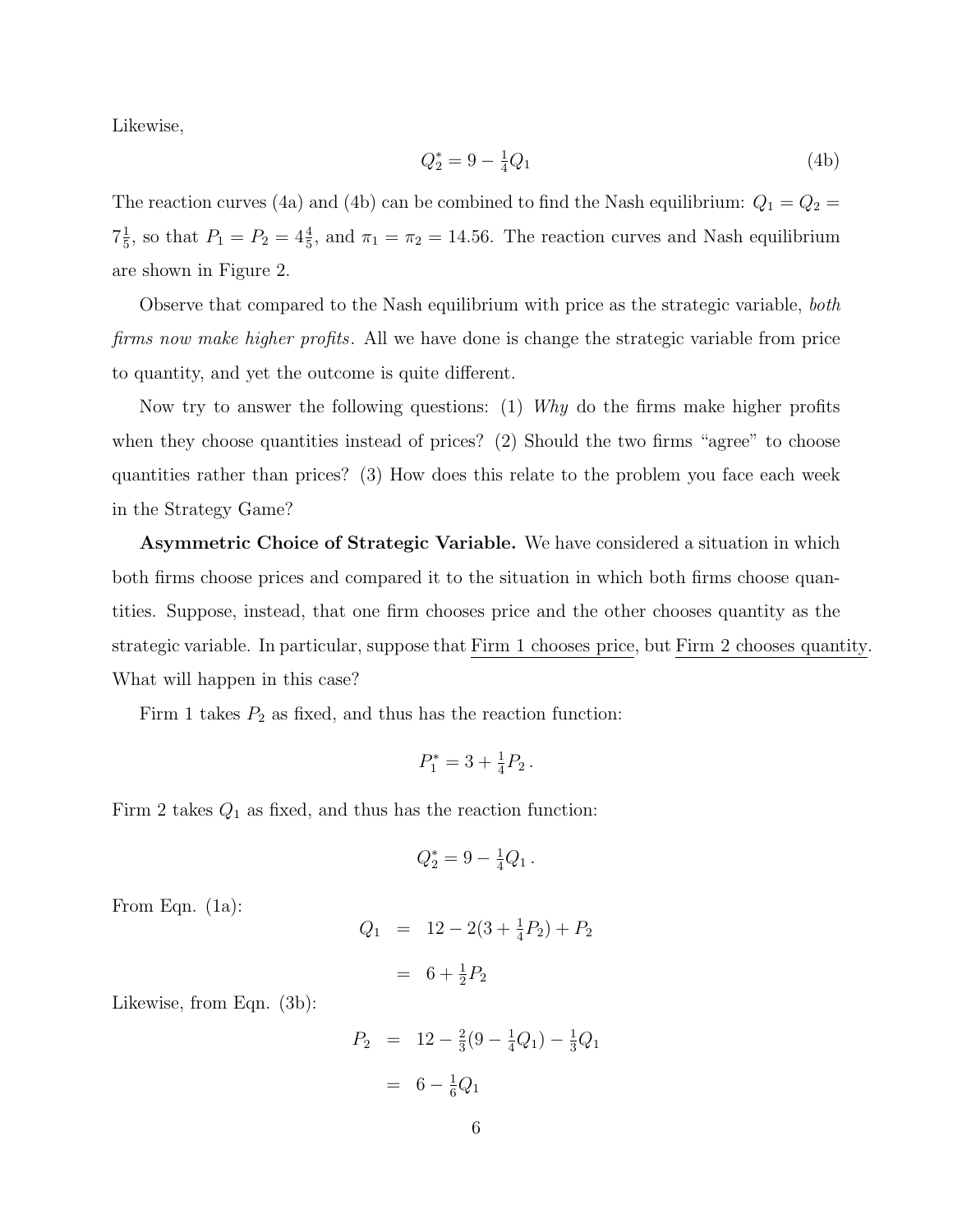We can combine these two equations to solve for  $Q_1$  and  $P_2$ . Doing so, we find that  $Q_1 = 8.31$ and  $P_2 = $4.62$ . Now, use the reaction functions, to find P and  $Q_2$ :

$$
P_1 = 3 + \frac{1}{4}(4.62) = $4.16
$$
  

$$
Q_2 = 9 - \frac{1}{4}(8.31) = 6.92
$$

We now know each firm's price and quantity, and thus can calculate that the profits for the two firms are given by  $\pi_1 = \$14.57$  and  $\pi_2 = \$11.97$ . We see that Firm 1 does better than Firm 2, and it makes approximately the same profit that it did when both firms used quantities as their strategic variables. Firm 2, however, does worse — slightly worse than it did when both firms chose prices as their strategic variables.

Suppose both firms are free to choose between price and quantity as the strategic variables. What outcome would you expect? What does this tell you about pricing and output decisions in the airline industry? The automobile industry? The Strategy Game you play every week?

# 3. Incomplete Information — Bayesian Nash Equilibrium

In the real world, firms rarely have complete information about demand, their competitors' costs, or even their own costs. We now turn to the problems that arise when a firm has limited information about its competitors. To do this, we will extend the simple example of Cournot equilibrium that you examined in 15.010.

#### 3.1 Cost Uncertainty.

Two firms produce a homogenous good, and face the following market demand curve:

$$
P = 30 - Q
$$

The firms' marginal costs are  $c_1$  and  $c_2$ . Each firm chooses its quantity, taking the quantity of its competitor as given.

For Firm 1, revenue is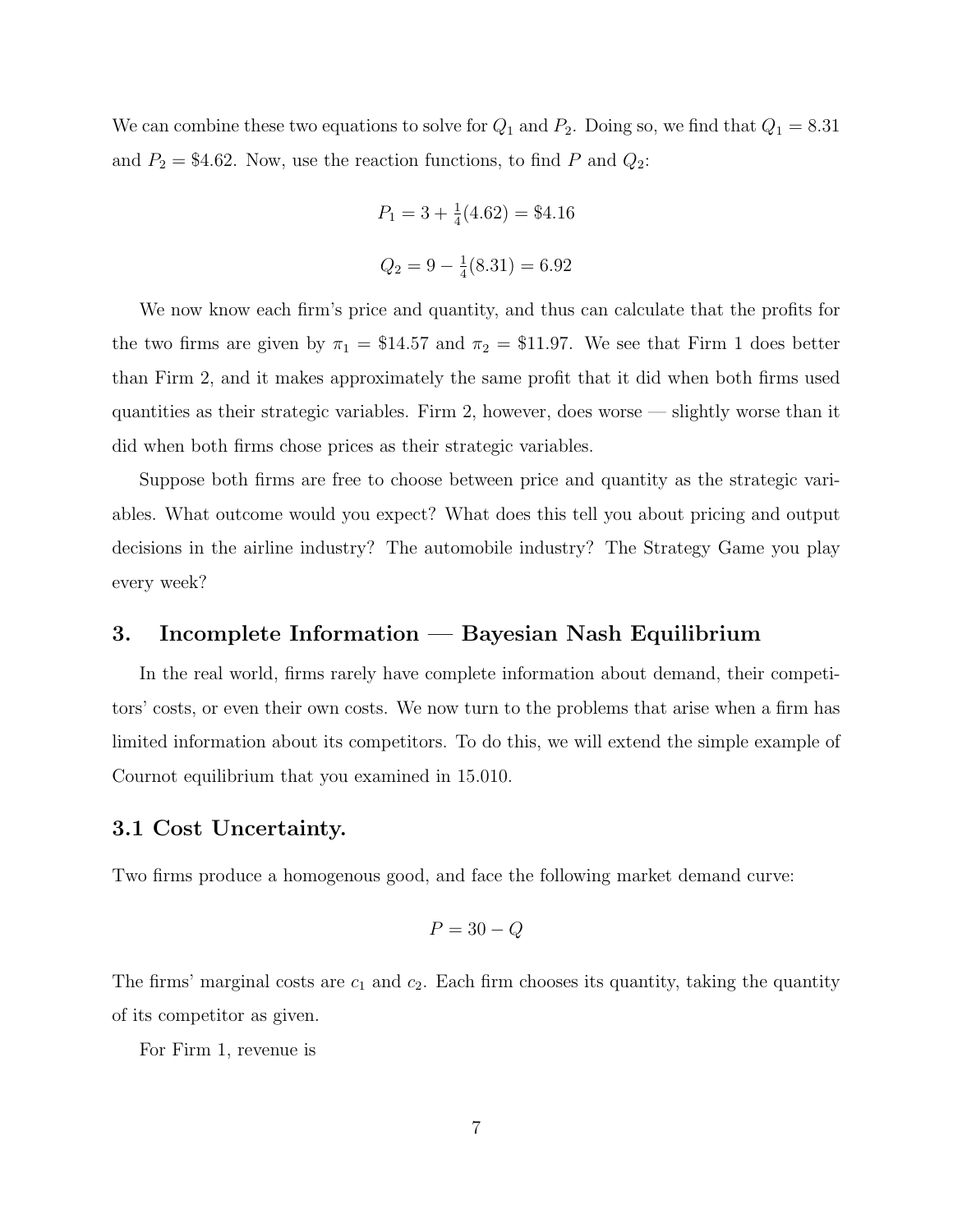$$
R_1 = PQ_1 = (30 - Q_1 - Q_2)Q_1
$$
  
= 30Q\_1 - Q\_1<sup>2</sup> - Q\_1Q\_2

So its marginal revenue is

$$
RM_1 = 30 - 2Q_1 - Q_2
$$

Setting  $RM_1 = c_1$  gives the reaction curve for Firm 1:

$$
Q_1^* = 15 - \frac{1}{2}Q_2 - \frac{1}{2}c_1\tag{5a}
$$

Likewise for Firm 2:

$$
Q_2^* = 15 - \frac{1}{2}Q_1 - \frac{1}{2}c_2\tag{5b}
$$

- 1. Note that if  $c_1 = c_2 = 0$ , we get  $Q_1 = Q_2 = 10$ ,  $\approx 100$  and  $\pi_1 = \pi_2 = 100$ , a result you might recall from 15.010.
- 2. Suppose  $c_1 = 0$ , but  $c_2 = 6$ . Then:

$$
Q_1^* = 15 - \frac{1}{2}Q_2
$$
  

$$
Q_2^* = 12 - \frac{1}{2}Q_1
$$

You can check that in this case,  $Q_1 = 12$ ,  $Q_2 = 6$ ,  $P = $12$ ,  $\pi_1 = $144$ , and  $\pi_2 = $36$ . Firm 2 has a higher marginal cost than Firm 1, and thus produces less and makes a smaller profit.

3. Now suppose that  $c_1 = 0$  and both firms know this. However,  $c_2$  is either 0 or 6. Firm 2 can observe its own cost and thus knows what  $c_2$  is, but Firm 1 doesn't. Firm 1 therefore assigns a probability of  $\frac{1}{2}$  to each possibility. What is the equilibrium in this case? We will assume that each firm maximizes its *expected profit* — the result is a Bayesian Nash equilibrium (BNE).

Start with Firm 2. If  $c_2 = 0$ , Firm 2 will have the reaction curve

$$
Q_2^*(0) = 15 - \frac{1}{2}Q_1 \tag{6a}
$$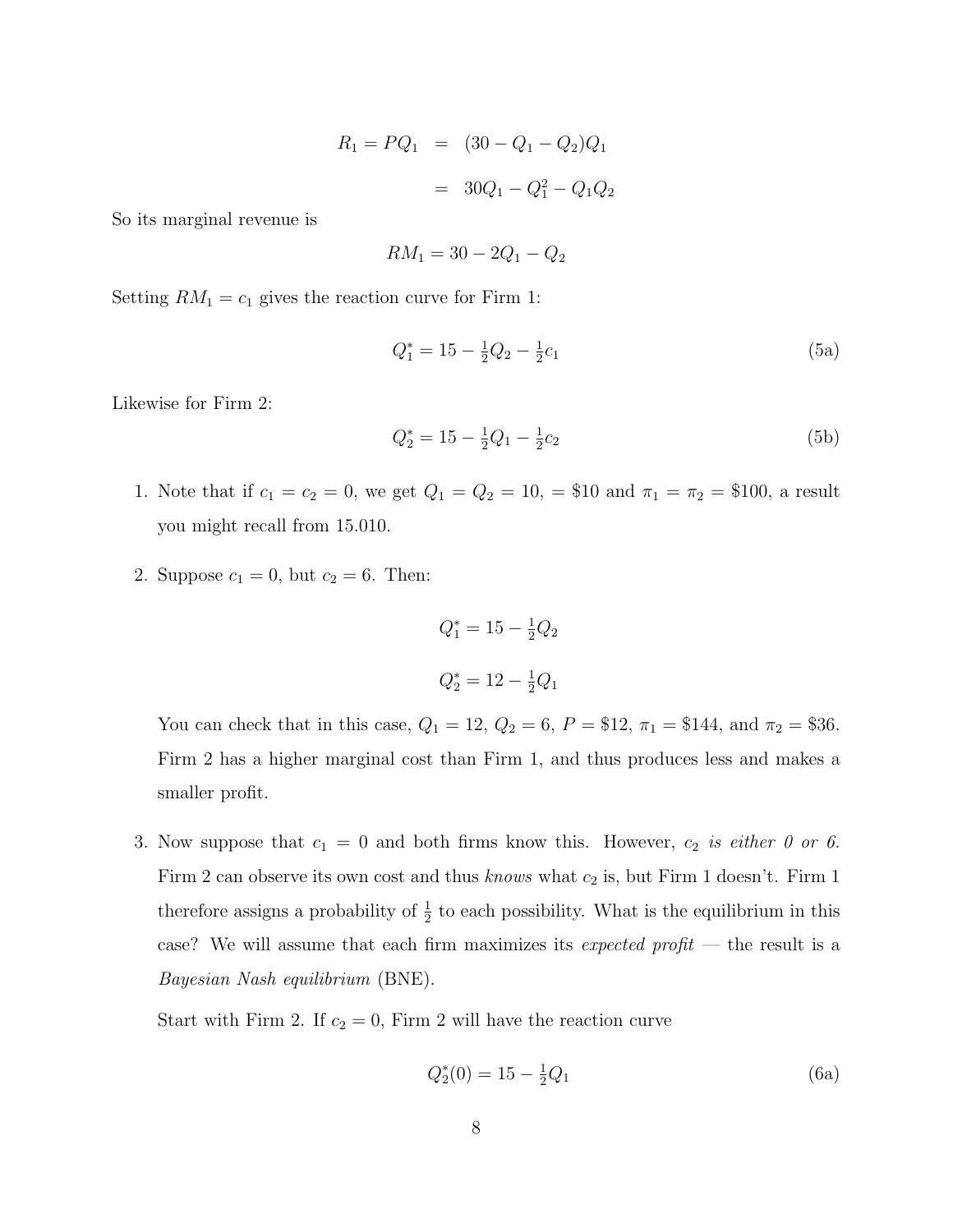If instead  $c_2 = 6$ , Firm 2 will have the reaction curve

$$
Q_2^*(6) = 12 - \frac{1}{2}Q_1 \tag{6b}
$$

What is Firm 1's reaction curve? The answer depends on Firm 1's objective. We will assume that Firm 1 maximizes its expected profit. Firm 1 does not know Firm 2's reaction curve because it does not know  $c_2$ . There is a probability of  $\frac{1}{2}$  that Firm 2's cost is zero so that its reaction curve is  $Q_2^*(0)$ , and there is a probability of  $\frac{1}{2}$  that it is 6 so that Firm 2's reaction curve is  $Q_2^*(6)$ . Thus, Firm 1's expected profit is:

$$
E(\pi_1) = \frac{1}{2}[30 - Q_1 - Q_2^*(0)]Q_1 + \frac{1}{2}[30 - Q_1 - Q_2^*(6)]Q_1
$$
  
=  $30Q_1 - Q_1^2 - \frac{1}{2}Q_2^*(0)Q_1 - \frac{1}{2}Q_2^*(6)Q_1$ 

To maximize this expected profit, differentiate with respect to  $Q_1$ , holding each possible  $Q_2^*$  *fixed*, and set the derivative equal to zero:

$$
30 - 2Q_1 - \frac{1}{2}Q_2^*(0) - \frac{1}{2}Q_2^*(6) = 0
$$

or,

$$
Q_1^* = 15 - \frac{1}{4}Q_2^*(0) - \frac{1}{4}Q_2^*(6)
$$
 (6c)

To find the equilibrium, solve (6a), (6b), and (6c) for  $Q_1$ ,  $Q_2(0)$ , and  $Q_2(6)$ :

$$
Q_1 = 11,
$$
  $Q_2(0) = 9\frac{1}{2},$   $Q_2(6) = 6\frac{1}{2}$ 

Compare this result to the case (1) where  $c_2 = 0$  and *both firms know it*, and case (2) where  $c_2 = 6$  and *both firms know it*. Note that Firm 2 does *better* (by having superior information) if  $c_2 = 6$ , but it does *worse* if  $c_2 = 0$ . Does this seem surprising? Think about the following:

• When  $c_2 = 0$ , Firm 2 produces less when only it knows its cost than it does when Firm 1 also knows that  $c_2 = 0$ . Why is this? And why does Firm 2 produce *more* when  $c_2 = 6$  and only it knows this than it does when its cost is common knowledge?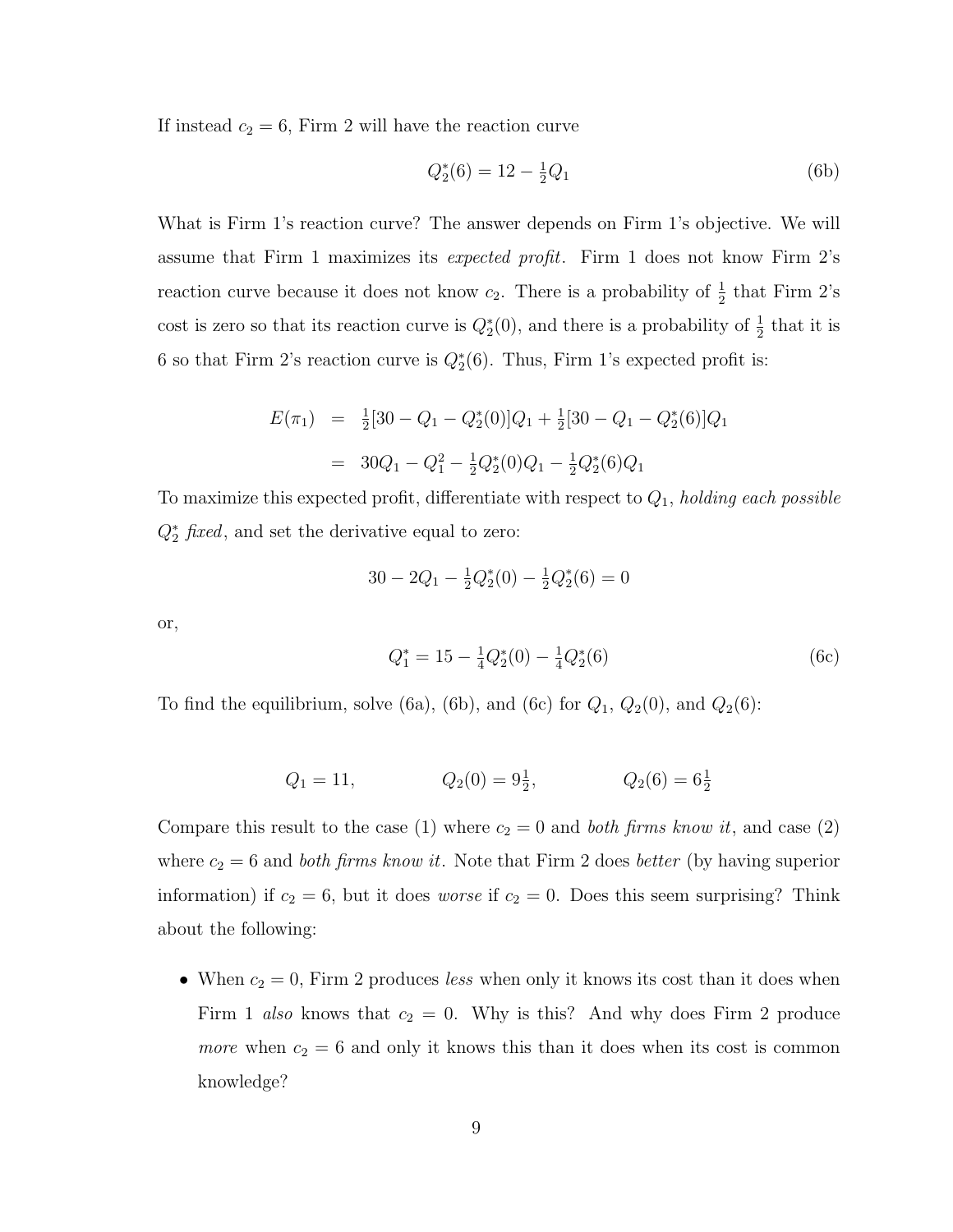• Suppose  $c_2 = 0$  and Firm 1 does not know this. Can Firm 2 do better by announcing its cost to Firm 1? Should Firm 1 believe Firm 2? What would you do if you were Firm 2? If you were Firm 1?

# 3.2 Demand Uncertainty.

We have already seen that having better information can sometimes make a firm better off, and sometimes make it worse off. The example above focused on uncertainty over one of the firm's cost, but there could just as well be uncertainty over demand. Once again, more information may or may not make firms better off. By now, you should be able to understand this intuitively. To make sure you do, think through the following problem, which appeared a recent 15.013 Final Exam:

Artic Cat and Yamaha Motors compete in the market for snowmobiles. Each company is concerned about the extent of cross-brand substitutability (i.e., the extent to which consumers would choose one brand over the other in response to a small price difference). Neither firm knows the extent of substitutability, and each firm therefore operates under the assumption that the brands are moderately substitutable. In fact, the brands are *highly* substitutable, but *only we know this* — not the firms. The firms compete by setting prices at the same time.

(a) Suppose that both firms conduct statistical demand studies and learn the truth, i.e., that the brands are highly substitutable. Would this knowledge make the firms better off, i.e., lead to higher profits? Explain briefly.

(b) Suppose that the only Artic Cat conducts a study and learns that the brands are highly substitutable. Should it announce this finding to Yamaha? Explain briefly.

Are the answers obvious to you? In (a), if both firms learn that the brands are highly substitutable, they will both set lower prices. (Their reaction curves will shift because each firm gains more by undercutting its competitor.) Thus, both firms will be worse off. In (b), Artic Cat should not announce the findings of its study to Yamaha. Artic Cat will lower its price, to the surprise of Yamaha, and earn greater profits. Of course these greater profits may not last long, as Yamaha eventually figures out what is going on.

This example is fairly simple, and quite limited in its scope. But it makes the point once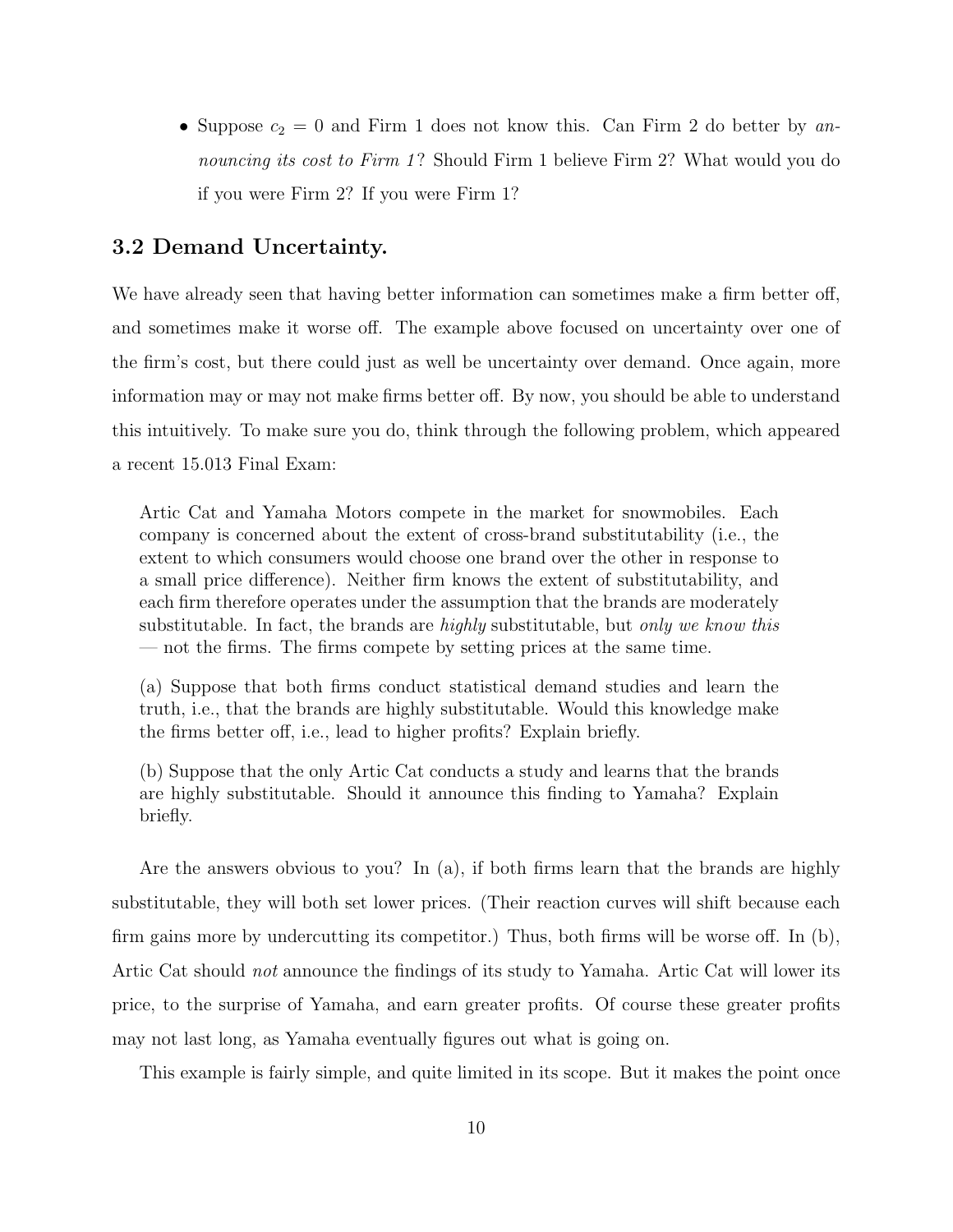again that having more information can make firms worse off. In the next section, we will examine the implications of imperfect or asymmetric information about demand in more detail.

## 4. Price Competition With Asymmetric Information

Consider a situation in which two firms compete by setting prices. For simplicity, we will take the demand curves to be linear:

$$
Q_1 = a_{10} - a_{11}P_1 + a_{12}P_2 \tag{7a}
$$

$$
Q_2 = a_{20} + a_{21}P_1 - a_{22}P_2 \tag{7b}
$$

(Later we will see how with information about elasticities and equilibrium prices and quantities, the six parameters in the above equations can be estimated.) For the time being, suppose that each firm knows its demand curve and its competitor's demand curve, and that prices are chosen simultaneously. It is then easy to compute the Nash equilibrium for this pricing problem. If we are dealing with the short run and variable costs are relatively small, we can focus on revenues. The revenue for Firm 1 is given by:

$$
R_1 = P_1 Q_1 = a_{10} P_1 - a_{11} P_1^2 + a_{12} P_1 P_2
$$

Maximizing this with respect to  $P_1$  gives:

$$
dR_1/dP_1 = a_{10} - 2a_{11}P_1 + a_{12}P_2 = 0
$$

Hence the reaction function for Firm 1 (i.e., its price as a function of Firm 2's price) is given by:

$$
P_1^*(P_2) = \frac{a_{10}}{2a_{11}} + \frac{a_{12}}{2a_{11}}P_2
$$
\n(8a)

Likewise for Firm 2:

$$
P_2^*(P_1) = \frac{a_{20}}{2a_{22}} + \frac{a_{21}}{2a_{22}}P_1
$$
\n(8b)

Since the firms are setting prices simultaneously, we can solve these two equations for  $P_1$ and  $P_2$ . Defining  $\Delta \equiv 4a_{11}a_{22} - a_{12}a_{21}$ , the solution for prices will be:

$$
P_1 = (2a_{10}a_{22} + a_{12}a_{20})/\Delta \tag{9a}
$$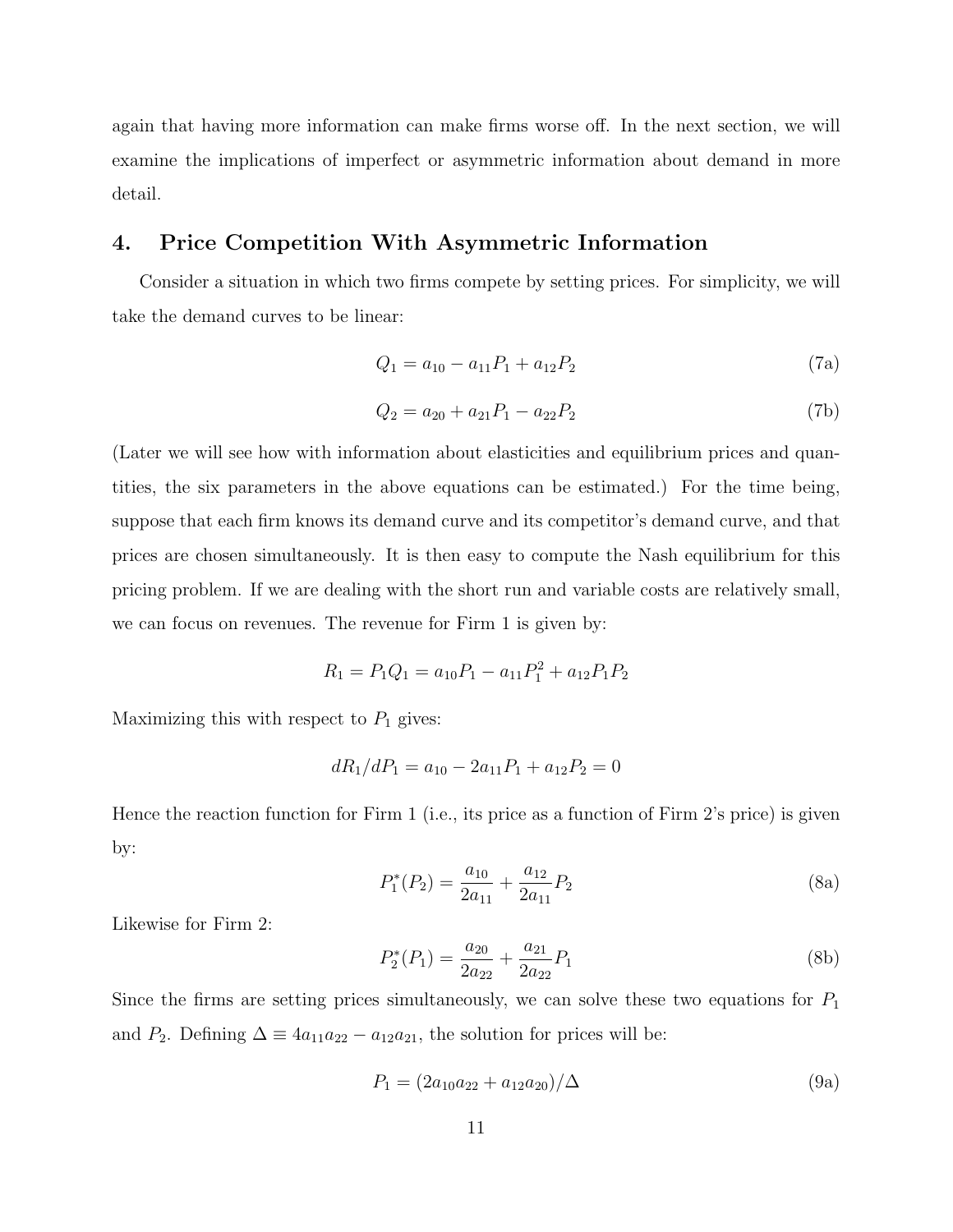$$
P_2 = (2a_{20}a_{11} + a_{21}a_{10})/\Delta \tag{9b}
$$

It will be helpful at this point to introduce a numerical example. Suppose that  $a_{10} =$  $a_{20} = 12, a_{11} = a_{22} = 2, \text{ and } a_{12} = a_{21} = 1. \text{ Then } \Delta = 15, \text{ and } P_1 = P_2 = $4, Q_1 = Q_2 = 8,$ and  $R_1 = R_2 = $32$ . Also note that because the demands are symmetric and information is symmetric, each firm will have a 50 percent market share.

Incomplete Information. Now suppose that each firm knows its own demand curve, but does not know exactly how price-sensitive its competitor's demand is. In particular, suppose that Firm 1 does not know the value of  $a_{22}$ , and Firm 2 does not know the value of  $a_{11}$ . Each firm instead relies on an estimate of this parameter of its competitor's demand. Suppose that the true parameters are:

$$
a_{11}^{*} = a_{11} + \epsilon_1
$$

$$
a_{22}^{*} = a_{22} + \epsilon_2
$$

Firm 1 knows  $\epsilon_1$ , but not  $\epsilon_2$ ; Firm 2 knows  $\epsilon_2$ , but not  $\epsilon_1$ . The expected value of  $\epsilon_2$  (for Firm 1) is 0, and likewise for  $\epsilon_1$ .

The reaction functions are of the same form as before, except that now Firm i cannot predict its competitor's reaction function  $P_j^*(P_i)$ . In other words, it does not know exactly what price its competitor will charge, even as a function of its own price. The reaction functions are now:

$$
P_1^* = \frac{a_{10} + a_{12}P_2}{2(a_{11} + \epsilon_1)}
$$
(10a)

$$
P_2^* = \frac{a_{20} + a_{21}P_1}{2(a_{22} + \epsilon_2)}
$$
(10b)

But, once again, Firm 1 is uncertain as to what  $P_2$  will be, and Firm 2 is uncertain as to what  $P_1$  will be.

We now have a strategic pricing problem in which there is *incomplete information*, but no asymmetry of information, because each firm is equally in the dark about its competitor. A natural solution is for each firm i to assume that  $\epsilon_j = 0$ , and to assume that Firm j thinks that  $\epsilon_i = 0$ . In effect, Firm 1 assumes that Firm 2's price will be given by Eqn. (9b), and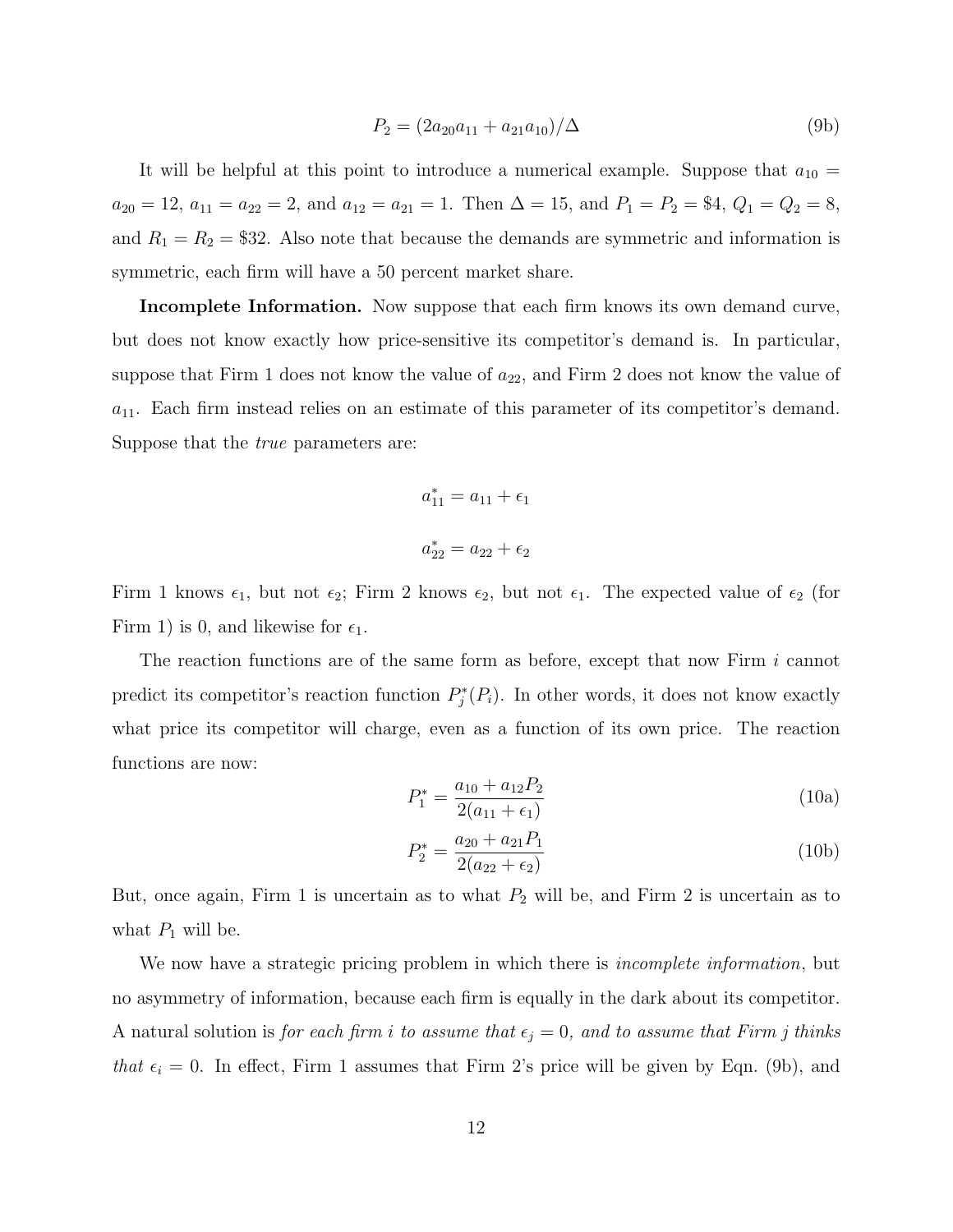Firm 2 assumes that Firm 1's price will be given by Eqn. (9a). Substituting Eqn. (9b) into Eqn. (10a), and (9a) into (10b), we get the following solution for the firms' prices:

$$
P_1 = \frac{a_{10}\Delta + a_{12}(2a_{20}a_{11} + a_{21}a_{10})}{2(a_{11} + \epsilon_1)\Delta} \tag{11a}
$$

$$
P_2 = \frac{a_{20}\Delta + a_{21}(2a_{10}a_{22} + a_{12}a_{20})}{2(a_{22} + \epsilon_2)\Delta} \tag{11b}
$$

Note that this is not a Bayesian Nash equilibrium. In a BNE, each firm sets its price to maximize its expected profit, using a probability distribution for its competitor's  $\epsilon_j$ . We have simplified matters by having each firm assume that  $\epsilon_j = 0$ .

As an example, suppose that  $a_{10}$ ,  $a_{20}$ , etc., have the same values as before, and that  $\epsilon_1 = \epsilon_2 = 2$ . (Thus each firm will underestimate its competitor's demand elasticity and overestimate its competitor's price.) Plugging in the numbers, we find that in this case  $P_1 =$  $P_2 = $2, Q_1 = Q_2 = 6, \text{ and } R_1 = R_2 = $12.$  For comparison, if each firm knew that  $\epsilon = 2$ for its competitor, the prices would be given by Eqns. (9a) and (9b), but with  $a_{11} = a_{22} = 4$ . In this case,  $P_1 = P_2 = $1.71$ . Likewise,  $Q_1 = Q_2 = 6.87$ , and  $R_1 = R_2 = $11.75$ . Thus the firms do better as a result of this (symmetric) lack of information. The reason is that it leads each firm to overestimate its competitor's price, and thereby induces the firm to set a higher price than it would otherwise. Thus each firm is "misled," but in a direction that helps both firms.

Asymmetric Information. Now consider what happens when the information is asymmetric. Suppose, once again, that  $\epsilon_1 = \epsilon_2 = 2$ , but that this time Firm 1 knows that  $\epsilon_2 = 2$ , and hence knows that Firm 2 is going to charge \$2, and not \$1.71. What should Firm 1 do in this case? It should set price according to Eqn. (10a), with  $\epsilon_1 = 2$  and  $P_2 = $2$ . Plugging in the numbers, we can see that in this case Firm 1 will charge a price  $P_1 = $1.75$ . Thus, it will undercut its competitor. Then the quantities sold will be:

$$
Q_1 = 12 - 4(1.75) + 2 = 7
$$
  

$$
Q_2 = 12 - 4(2) + 1.75 = 5.75
$$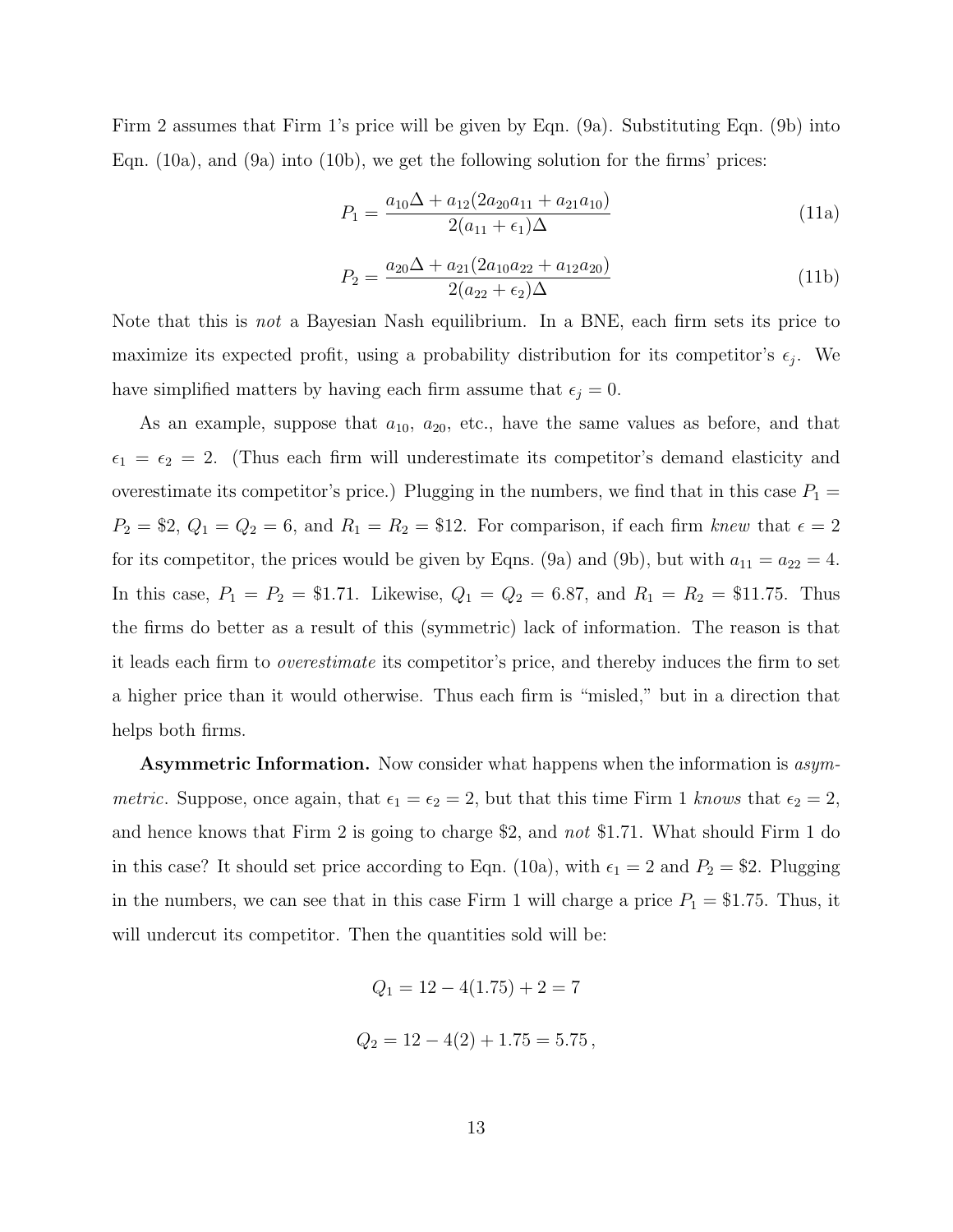and the revenues will be  $R_1 = \$12.25$  and  $R_2 = \$11.50$ . Clearly this informational asymmetry gives Firm 1 an advantage. It obtains a larger market share than its competitor (even though the demand curves are completely symmetric), and it earns more revenue than its competitor.

Now suppose that  $\epsilon_1 = \epsilon_2 = -1$ . In this case, each firm *overestimates* its competitor's elasticity of demand, and hence underestimates the price that its competitor will charge. Using Eqns. (11a) and (11b) as before, we find that  $P_1 = P_2 = $8, Q_1 = Q_2 = 12$ , and  $R_1 = R_2 = $96.$  (The negative value for  $\epsilon_1$  and  $\epsilon_2$  means that demand is much less elastic, so both firms can end up charging much higher prices and earning higher revenues.)

For comparison, if each firm knew that  $\epsilon = -1$  for its competitor, the prices would be given by equations (9a) and (9b), but now with  $a_{11} = a_{22} = 1$ . In this case,  $P_1 = P_2 = $12$ ,  $Q_1 = Q_2 = 12$ , and  $R_1 = R_2 = $144$ . Thus in this case the firms do worse when they have a (symmetric) lack of information. Again, the reason is that it leads each firm to underestimate its competitor's price, and thereby induces the firm to set a lower price than it would otherwise.

As before, let us again consider what happens when the information is asymmetric. Suppose that  $\epsilon_1 = \epsilon_2 = -1$ , but that this time Firm 1 knows that  $\epsilon_2 = -1$  and hence knows that Firm 2 is going to charge \$8. Then, Firm 1 will price according to Eqn. (4a), with  $\epsilon_1 = -1$  and  $P_2 = $8$ . In this case we can see that Firm 1 will charge a price  $P_1 = $10$ , i.e., it will price above its competitor's price. Then the quantity sold will be:

$$
Q_1 = 12 - 1(10) + 1(8) = 10
$$
  

$$
Q_2 = 12 - 1(8) + 1(10) = 14,
$$

and the revenues will be  $R_1 = \$100$  and  $R_2 = \$112$ . Now both firms do better than they did when they both lacked information (recall that then they both made revenues of \$96), but Firm 2 does better than Firm 1, even though Firm 1 has more information. Why is this? The reason is that the lack of information leads Firm 2 to underestimate its competitor's price, and thus set its own price at a level below that which it would otherwise. Firm 1 knows that Firm 2 will set this low price, and the best it can do in this situation is to set a somewhat higher price.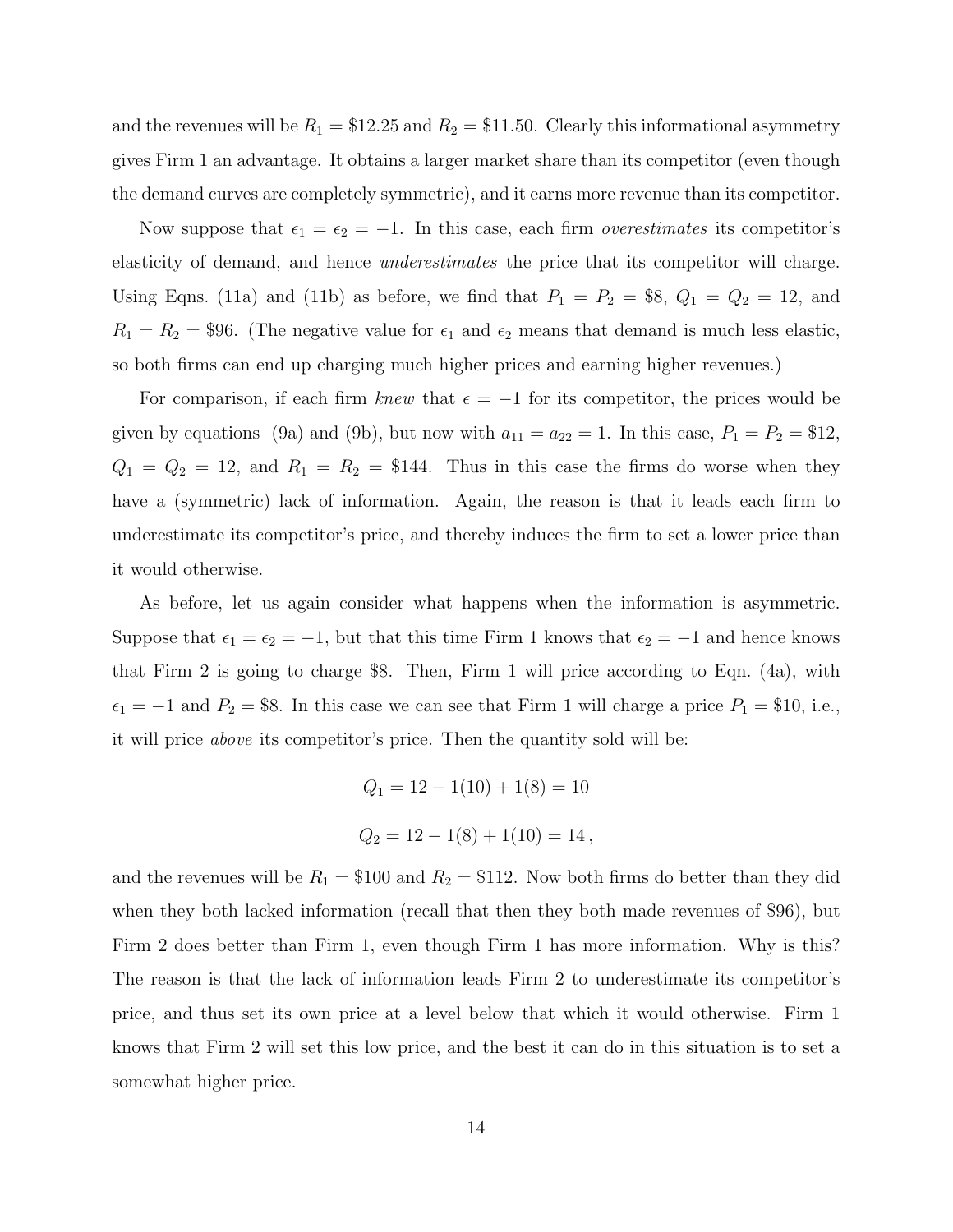We have worked out this example for linear demand curves, but we could just as well have worked it out with, say, isoelastic demand curves (although the algebra would be a bit messier). Sticking with these linear curves, there are six parameters that must be determined if we wanted to fit this model to data. Those parameters are  $a_{10}$ ,  $a_{20}$ ,  $a_{11}$ ,  $a_{22}$ ,  $a_{12}$ , and  $a_{21}$ . We can obtain all six parameters if we have estimates of the market elasticity of demand, the elasticity of demand for each firm, and the equilibrium prices and quantities. Suppose that the elasticity of market demand is  $-1$ . (This means that if  $P_1$  and  $P_2$  rise by 1 percent,  $Q_1$ and  $Q_2$  will fall by 1 percent.) This gives two conditions. Next, suppose that the own-price elasticity of demand for each firm is  $-3$ . (This means that if  $P_1$  rises by 1 percent and  $P_2$ remains fixed,  $Q_1$  will fall by 3 percent, and likewise for a 1-percent rise in  $P_2$ .) This also provides two conditions. Finally, the equilibrium values of  $P_1$  and  $Q_1$  provide a condition, and the equilibrium values of  $P_2$  and  $Q_2$  provide a condition. Thus we can imagine building a simple spreadsheet model in which one inputs the elasticities and the equilibrium values of the prices and quantities, and the various parameter values  $a_{ij}$  are automatically calculated.

We could likewise calculate a range for  $\epsilon$ . For example, it might be reasonable to think that the actual market demand elasticity lies somewhere between  $-0.6$  and  $-1.4$ , with an expected value of  $-1.0$ . Assuming symmetry, this implies a corresponding range for  $\epsilon_1$  and  $\epsilon_2$ .

It is important to point out once again that the equilibria that we have calculated here are not Bayesian Nash equilibria. To obtain a Bayesian Nash equilibrium, we would want to find the reaction function for Firm 1 corresponding to every possible value of Firm 2's  $\epsilon_2$ , and likewise find a reaction function for Firm 2 corresponding to every possible value of Firm 1's  $\epsilon_1$ . We would then calculate the expected revenue for each firm as a function of the expected value of its competitor's reaction functions. We would then pick a price to maximize this expected revenue. If  $\epsilon_1$  and  $\epsilon_2$  have simple distributions (e.g., uniform), this would not be very difficult to do. Nonetheless, the equilibria that we have calculated above are much simpler, and are based on a simpler assumption — each firm takes the expected value of its competitor's  $\epsilon_j$ , and finds an optimal price accordingly.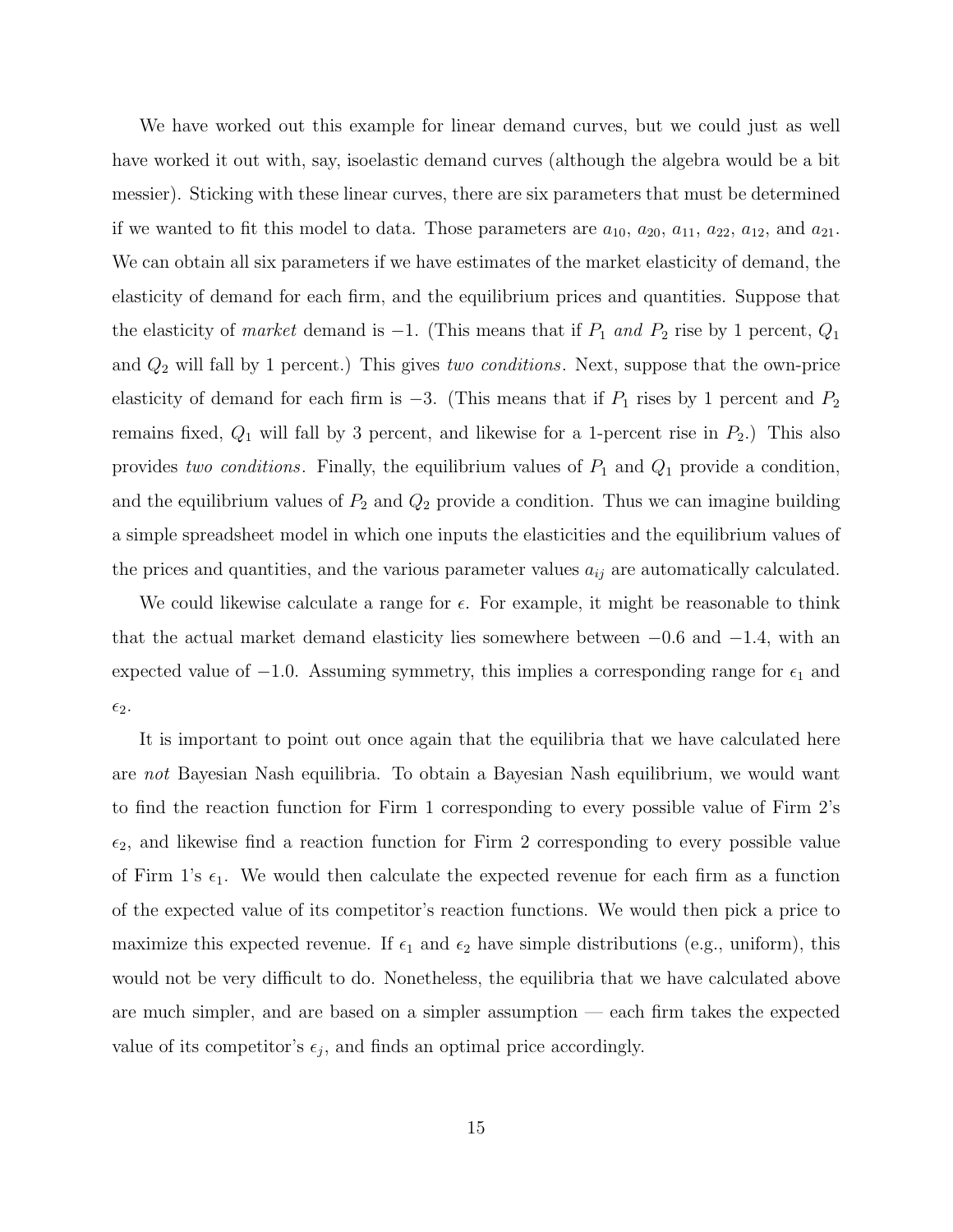## 5. Nash Cooperative (Bargaining) Solution

The Nash bargaining solution -completely different from the Nash non-cooperative equilibrium you studied in 15.010- is an important concept that can help us understand the kinds of outcomes that can result from bargaining by rational players. Te see how it works, consider a situation in which two individuals are trying to reach an agreement. For example, they might be bargaining over the division of a sum of money. We will assume that Player 1 gets utility u from the agreement, and Player 2 gets utility v. If there is no agreement. they get utilities  $u_0$  and  $v_0$ , respectively. This is called the *threat point*. It might be a Nash noncooperative equilibrium, or a maximin equilibrium, or it might be that both players get nothing if there is no agreement, in which case  $u_0 = v_0 = 0$ .

John Nash demonstrated that there is a unique solution to this bargaining problem that satisfies certain axioms that one would reasonably think should hold when rational people are engaged in a bargaining situation. (The axioms are individual rationality, feasibility of the outcome, Pareto optimality, independence of irrelative alternatives, symmetry, and independence with respect to linear transformations of the set of payoffs.) Furthermore, the solution that Nash arrived at is quite simple; it maximizes the following function of the two players' utilities:

$$
g(u, v) = (u - u_0)(v - v_0)
$$

This is illustrated in Figure 3. Note that the Nash solution maximizes the area of the shaded rectangle.

An example will help to illustrate this. Suppose two individuals are trying to divide \$100. If they fail to reach an agreement, neither individual will receive any money. Player 1 is very poor, and starts with a utility of 0. Player 2, however, is rich; he has a fortune worth  $F \gg $100$ . How will they divide the \$100?

Let x be the amount that Player 1 gets, so  $100 - x$  is the amount that Player 2 gets. We will assume that both players have the same utility function: the logarithm of their total wealth. Hence the utilities for the two players are as follows: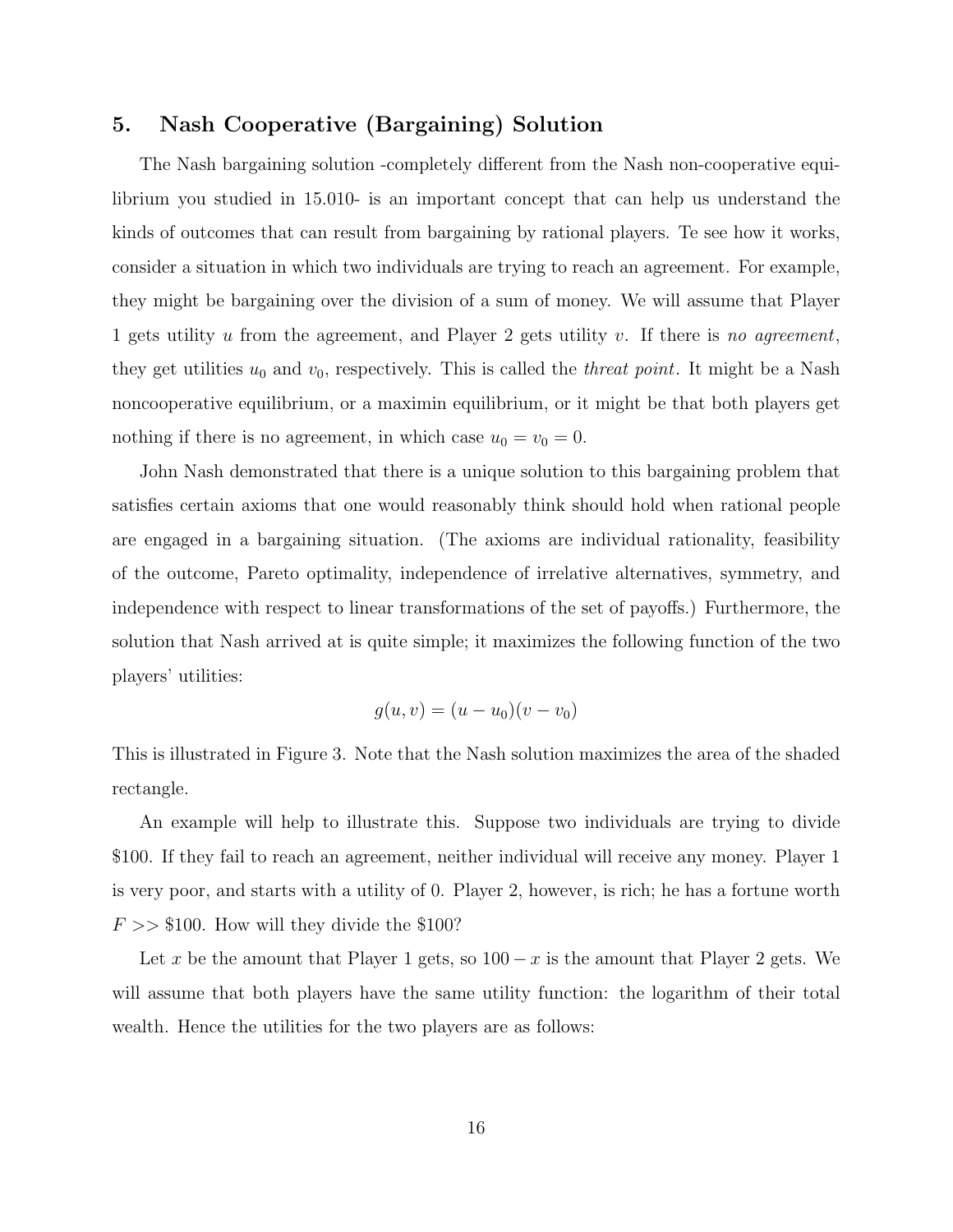

Figure 3: Nash Cooperative Solution